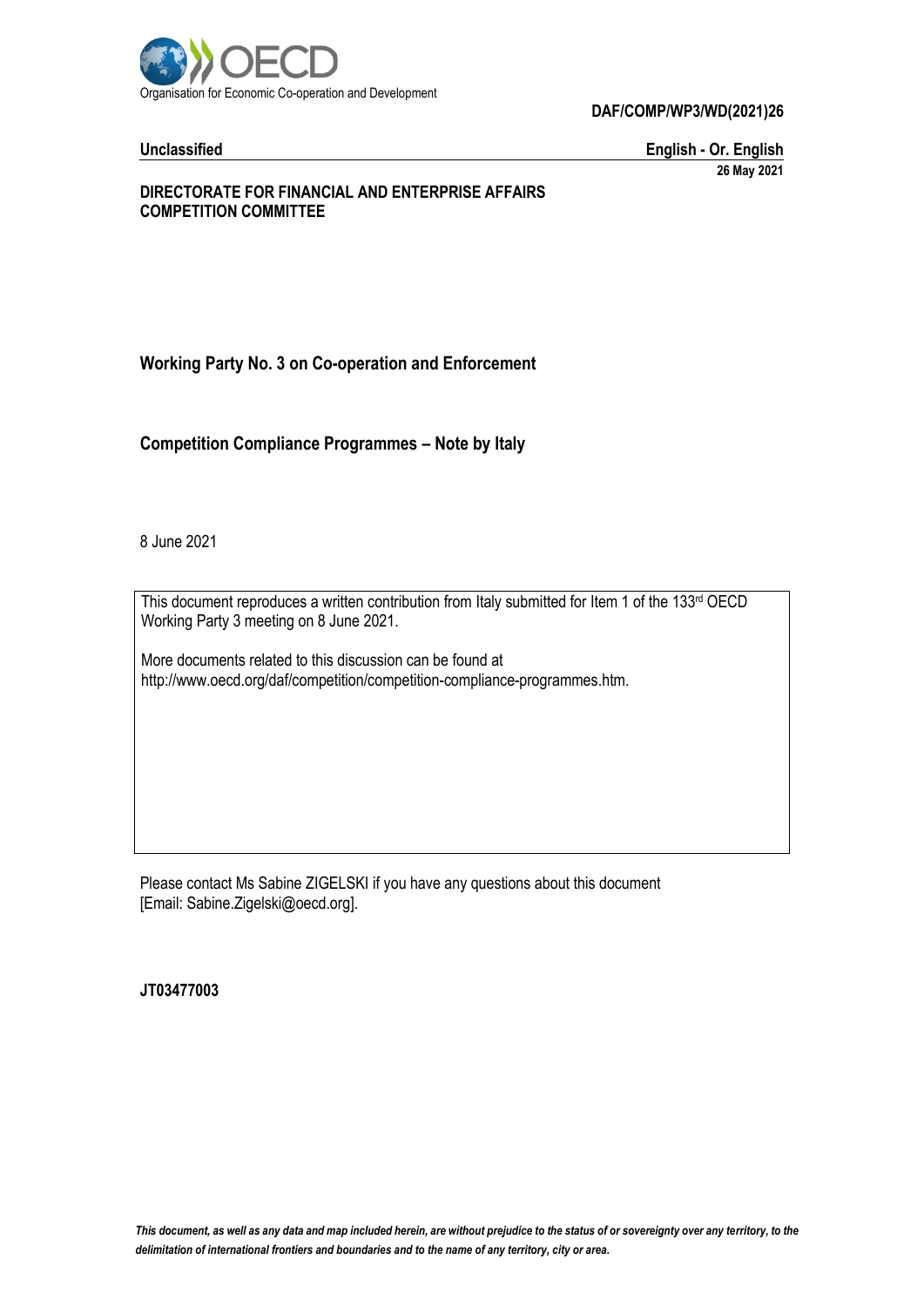# *Italy*

# **1. Introduction**

1. The OECD Roundtable on "Competition Compliance Programmes" offers a valuable opportunity for the Italian Competition Authority (the Authority or the AGCM) to share its approach with respect to competition compliance programmes, discuss its practice in examining compliance programmes in the context of antitrust investigations and provide a preliminary assessment of its effectiveness.

2. Over the years, the Authority has accompanied its enforcement efforts with an increasing commitment to offer general guidance on compliance with competition law and raise awareness of it within the business community and the public in general. In this context, the 2014 AGCM decision to promote the adoption of competition compliance programmes has been accompanied by specific features in its approach as outlined in the detailed guidance published in 2018. In particular, the introduction of a fine reduction system based on thresholds strives to find a balance between the agency discretion and legal certainty, sending a strong signal to the business community about the Authority's commitment to predictability which, after a few years of practice, appears to have contributed to the promotion of this tool. The other important feature of the AGCM policy approach is the flexibility granted to the business community in designing their own compliance programmes, in absence of a specific template or standard sponsored by the Authority, recognising that there is not a one-size-fits-all approach to compliance programme.

# **1.1. The Process**

3. When releasing in 2014 guidelines on quantification of sanctions (hereafter the 2014 Sanctions Guidelines)<sup>1</sup>, the Authority has decided to incentivise the use of competition compliance programmes by means of sanctions reductions up to 15% of the basic amount of sanction, provided they are in line with European and international best practices<sup>2</sup>. While recognising that at that time only a few competition agencies were inclined to reward compliance programmes by granting a reduction in fines, the AGCM

<sup>1</sup> See the AGCM Resolution no. 25152 of October 22th, 2014 - *Guidelines on the method of setting pecuniary administrative fines pursuant to Article 15, paragraph 1, of Law no. 287/90*, available in English at the following link: [https://en.agcm.it/en/about-us/legislation-agcm/detail?id=e3e5dde6](https://en.agcm.it/en/about-us/legislation-agcm/detail?id=e3e5dde6-b76b-4215-9dca-c5fab68c5d96&parent=Competition&parentUrl=/en/about-us/legislation-agcm/index) [b76b-4215-9dca-c5fab68c5d96&parent=Competition&parentUrl=/en/about-us/legislation-](https://en.agcm.it/en/about-us/legislation-agcm/detail?id=e3e5dde6-b76b-4215-9dca-c5fab68c5d96&parent=Competition&parentUrl=/en/about-us/legislation-agcm/index)

[agcm/index.](https://en.agcm.it/en/about-us/legislation-agcm/detail?id=e3e5dde6-b76b-4215-9dca-c5fab68c5d96&parent=Competition&parentUrl=/en/about-us/legislation-agcm/index) Competition enforcement in Italy takes place in an administrative system where the Authority has the power to impose pecuniary sanctions up to 10% of the total turnover of the undertakings concerned. The AGCM infringement decisions can be challenged before the administrative courts in a two-tier review system.

<sup>2</sup> Paragraph 23 of the Sanctioning Guidelines, therefore, envisages the possibility for a reduction up to 15% of the sanction in case of "*adoption and observance of a specific compliance programme, in line with European and international best practices. The mere existence of a compliance programme shall not be considered in itself a mitigating circumstance, unless there is evidence of an actual commitment to comply with the programme's provisions (e.g. the management's full involvement, indications provided by the personnel responsible for the programme, risk identification and assessment on the basis of the sector of activity and operational context, organisation of training activities adequate to the company's economic size, incentives for compliance with the programme, as well as disincentives for noncompliance, implementation of monitoring and auditing systems)*".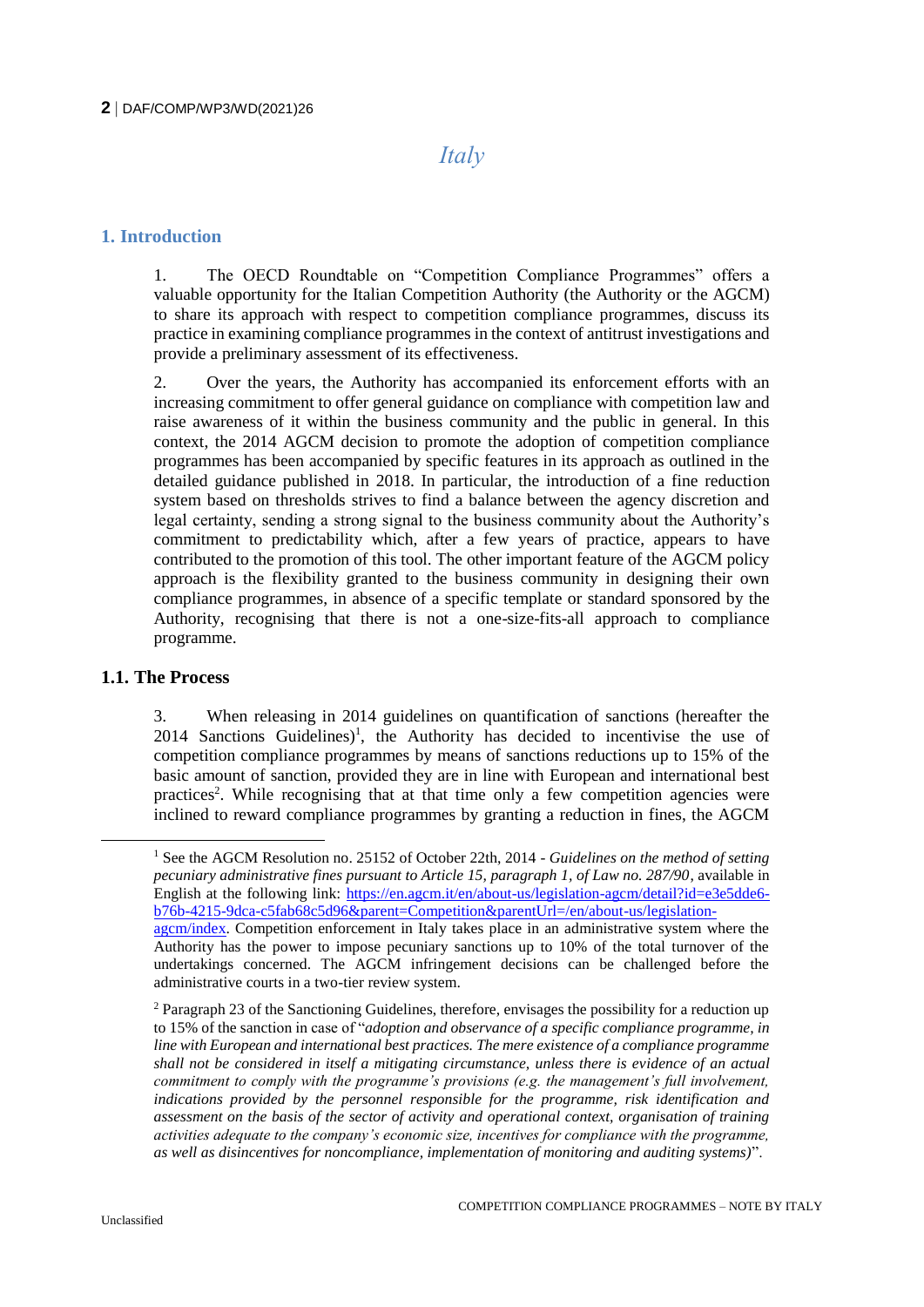considered that antitrust compliance was still uncommon within the business community and for this reason it was decided to encourage the adoption of this tool.

4. The assessment of compliance programmes as a mitigating factor in the quantification of sanctions was positively welcomed by the business community and law practitioners. In April 2016, Italy's main business association, Confindustria, issued guidelines to encourage and support all companies, especially SMEs, in the definition and implementation of effective antitrust compliance programmes, based on the early practice of the Authority in reviewing compliance programmes.

5. In the light of the first concrete experiences gathered in the application of 2014 Sanctions Guidelines and of the need to increase transparency and predictability, in September 2018 the AGCM adopted the Guidelines on Antitrust Compliance (the 2018 Compliance Guidelines hereafter) to provide more detailed guidance on how to structure an effective antitrust compliance programme and its treatment in the context of an antitrust investigation<sup>3</sup>. Moreover, the publication of a guidance was aimed at increasing businesses' understanding that a successful antitrust compliance goes beyond the fine reduction that can be obtained during a specific antitrust investigation but entails continuing efforts in building a solid competition culture.

6. The adoption and the publication of a more extensive guidance was also motivated by the broader objective to promote competition culture in a context of low awareness, especially from SMEs which are the building blocks of the Italian economy. In fact, a survey carried out in June 2018 had shown a low awareness of the existence of an antitrust compliance among SMEs and of the guidance issued by the main business association in 2016 among SMEs and local trade associations<sup>4</sup>. Therefore, the publication in October 2018 of Compliance Guidelines was also aimed at developing a competition culture also through the dissemination of this document in conferences, roundtables and events organised by the Authority or other stakeholders. For instance, shortly after the publication of the 2018 Compliance Guidelines, the AGCM hosted a conference to illustrate them, by inviting representatives of law firms, business associations and academia and other events were organised by law firms. The AGCM document was also discussed at the annual conference of the Italian Antitrust Association (May 2019), which groups law firms and economic consultancies specialising in antitrust.

7. In the 2018 Compliance Guidelines, the Authority has addressed several issues raised by the first years of practice and made important policy choices, after an extensive public consultation which gathered 30 contributions from law firms, businesses associations and companies. One of the policy choices concerns the degree of the Authority's discretion in granting a reduction up to 15 % of the basic amount of the

 $\overline{a}$ 

[/media/files/insights/2018/june/sondaggio\\_sui\\_programmi\\_di\\_compliance\\_antitrust\\_in\\_italia\\_insi](https://lpscdn.linklaters.com/-/media/files/insights/2018/june/sondaggio_sui_programmi_di_compliance_antitrust_in_italia_insights_june2018.ashx?rev=165cdd33-d131-450c-9270-09d9c83946b7&extension=pdf&hash=A19873EA6A7310E58C373CDC536A4B07) [ghts\\_june2018.ashx?rev=165cdd33-d131-450c-9270-](https://lpscdn.linklaters.com/-/media/files/insights/2018/june/sondaggio_sui_programmi_di_compliance_antitrust_in_italia_insights_june2018.ashx?rev=165cdd33-d131-450c-9270-09d9c83946b7&extension=pdf&hash=A19873EA6A7310E58C373CDC536A4B07) [09d9c83946b7&extension=pdf&hash=A19873EA6A7310E58C373CDC536A4B07](https://lpscdn.linklaters.com/-/media/files/insights/2018/june/sondaggio_sui_programmi_di_compliance_antitrust_in_italia_insights_june2018.ashx?rev=165cdd33-d131-450c-9270-09d9c83946b7&extension=pdf&hash=A19873EA6A7310E58C373CDC536A4B07)

<sup>3</sup> AGCM Resolution no. 27356 of September 25th, 2018 - *Guidelines on Antitrust Compliance*. An unofficial English translation of the Guidelines is available at the following link: [https://en.agcm.it/dotcmsdoc/guidelines-compliance/guidelines\\_compliance.pdf](https://en.agcm.it/dotcmsdoc/guidelines-compliance/guidelines_compliance.pdf)

<sup>4</sup> A survey conducted by the law firm Linklaters and AIGI (the association of in-house counsels) reported that 52.4% of the respondents (103) did not have an antitrust compliance programme and this percentage rose to 83.3% for SMEs; it also showed that only 16.7% of SMEs and 58.3% of trade associations were aware of the 2016 compliance programme initiative of the main business association, compared to the 83.8% of companies with turnover of at least 50€m. See the survey results:

[https://lpscdn.linklaters.com/-](https://lpscdn.linklaters.com/-/media/files/insights/2018/june/sondaggio_sui_programmi_di_compliance_antitrust_in_italia_insights_june2018.ashx?rev=165cdd33-d131-450c-9270-09d9c83946b7&extension=pdf&hash=A19873EA6A7310E58C373CDC536A4B07)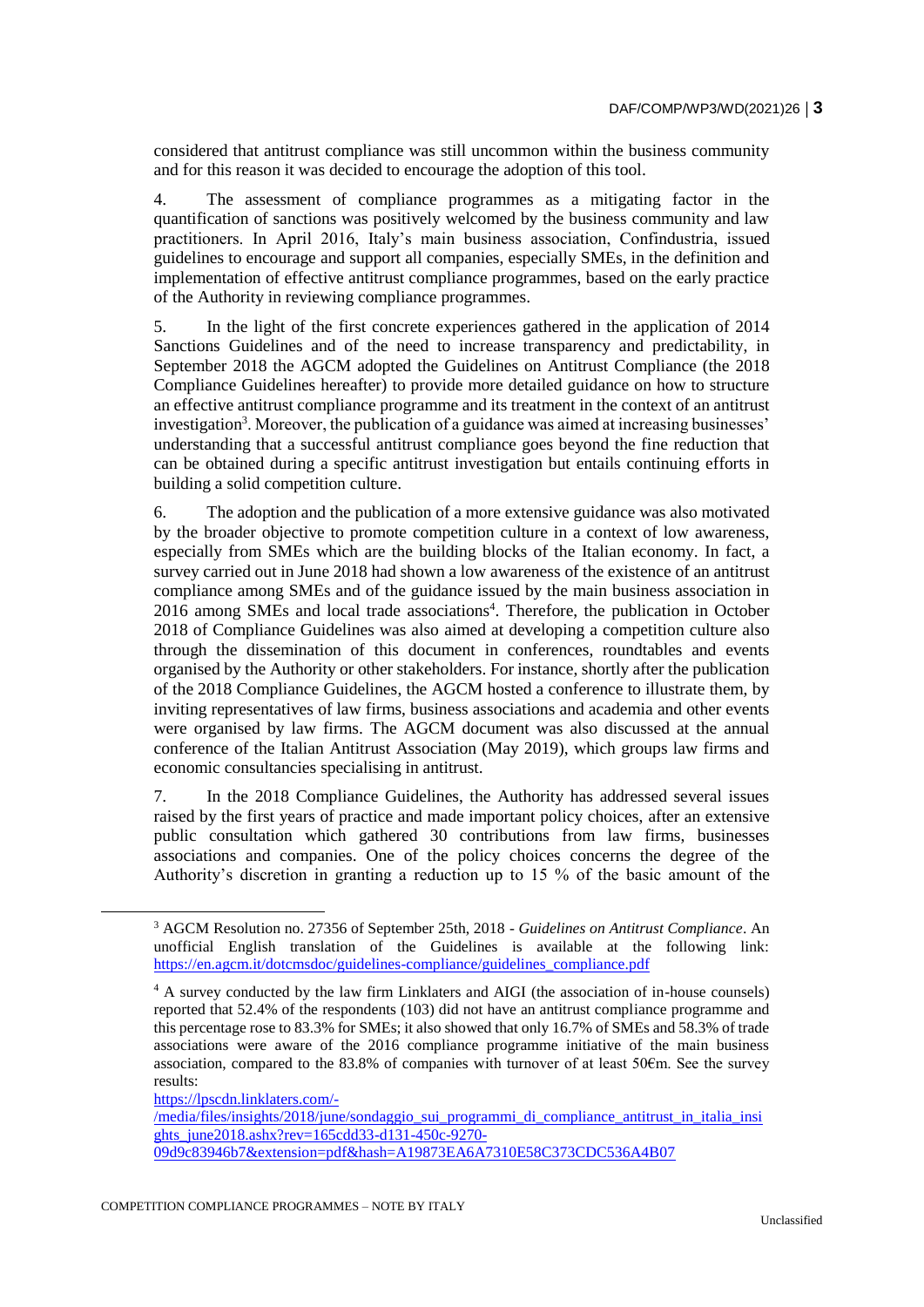### **4** DAF/COMP/WP3/WD(2021)26

sanction<sup>5</sup>: the AGCM not only has confirmed the maximum reduction level but also defined a system of thresholds (5%, 10% and 15%) to be applied upon the fulfilment of specific conditions, which constitutes a distinctive feature of the Italian approach (see section 2.1). Another important choice concerns the content of a compliance programme: the 2018 Compliance Guidelines extensively dwell on main elements of an effective compliance programme and its implementation so that they can used as an advocacy tool to reach out to as many businesses as possible, beyond its application in antirust investigations.

# **2. The Framework: key issues and policy solutions**

8. The framework provided by the 2018 Compliance Guidelines addresses key issues by offering policy solutions as for the design of an effective programme.

### **2.1. The quantification of the fine reduction**

9. Before the adoption of the 2018 Compliance Guidelines, the early practice of the Authority in assessing compliance programmes had shown how the agency's discretion in establishing whether a programme would qualify for a reduction of the fine and for which range (0-15%) could affect legal certainty of businesses and their incentives to adopt a compliance programme. In order to address this trade-off, the 2018 Compliance Guidelines introduced a system of three fine reduction thresholds (up to 15%, 10% and 5%) to apply upon the fulfilment of specific circumstances, which was a unique feature at international level. The eligibility for one threshold is based on (i) the adequacy and effectiveness of the compliance programmes and (ii) the timing of its adoption (before or after the opening of the investigation), as described in Box 1.

10. Another interesting element is that fine reductions may be granted not only to *exnovo* compliance programmes (forward looking approach) but also to existing programmes provided that the latter are revised in accordance to the criteria of the 2018 Compliance Guidelines. This choice was also motivated by the broader objective to promote competition compliance, by rewarding companies' efforts to improve their existing compliance programmes.

# **Box 1. Fine reductions thresholds for the adoption or update of compliance programmes**

According to the Compliance Guidelines, the adoption and effective implementation of a compliance programme can be taken into account as a "mitigating circumstance" and can lead to a reduction of the basic amount of the sanction, in particular up to:

 15%, in situations in which pre-existing effective compliance programmes have been effective, that is, have led to the prompt detection and interruption of the infringement before the notification of the opening of proceedings; in cases that are eligible for leniency, a mitigating factor of up to 15% can be awarded only if the leniency application is submitted before the AGCM's inspections are carried out;

 $5$  According to the 2014 Sanctions Guidelines, the basic amount of the sanction for each undertaking is obtained by multiplying a proportion of the value of sales of goods or services relating to the infringement with the duration of the participation in the infringement. The proportion depends on the degree of gravity of the infringement.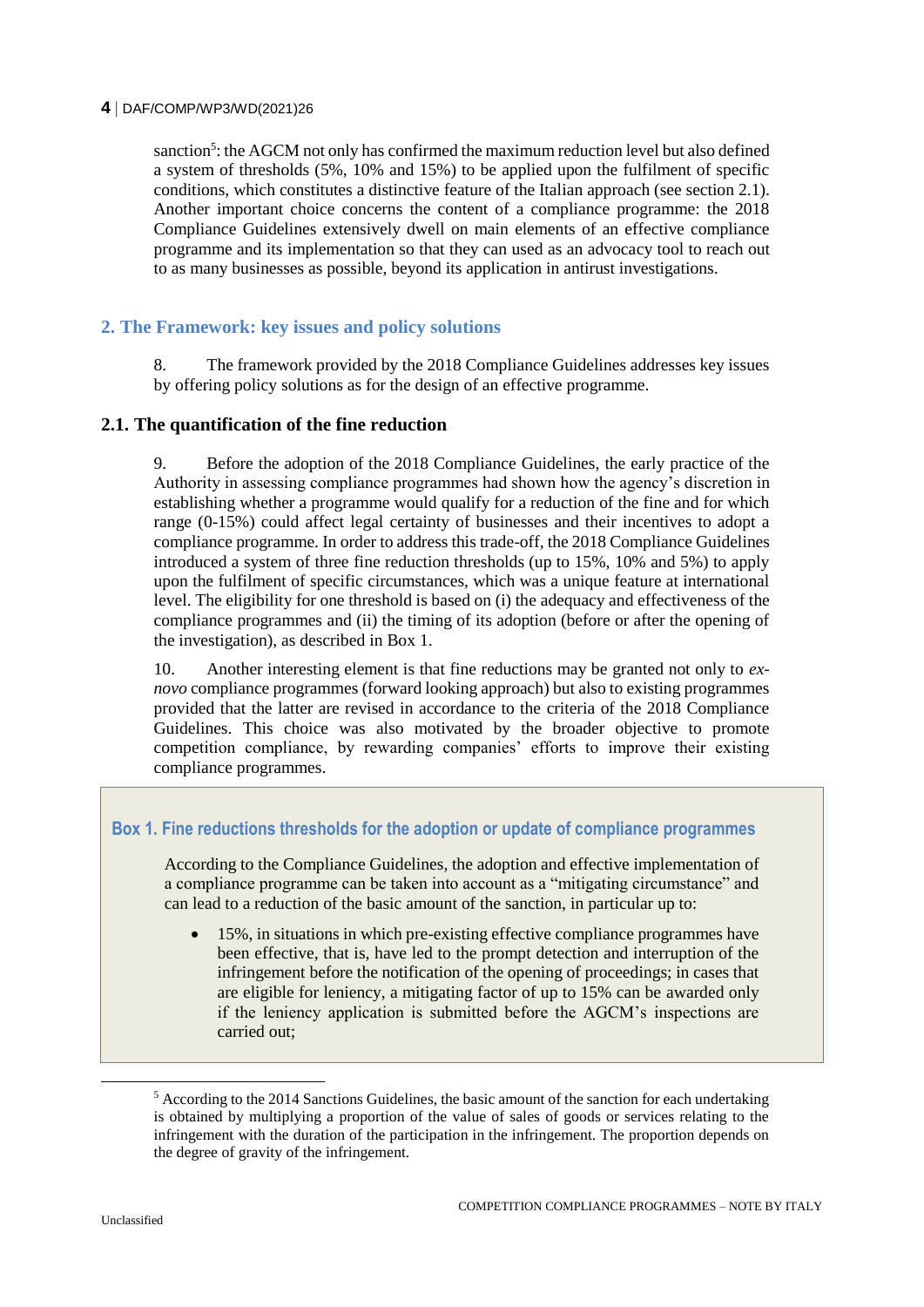- 10%, in circumstances in which pre-existing compliance programmes that have not been effective (that is, not allowing the prompt detection and interruption of the infringement before the inspections by the Authority) but that are not manifestly inadequate, are subsequently amended and their implementations begin after the opening of proceedings (and within six months from the notification of the opening of proceedings);
- 5%, in case of manifestly inadequate programmes adopted before the opening of the proceedings but only if the undertaking concerned demonstrates having introduced substantial changes to the compliance programme after the opening of proceedings (and within six months from the notification of the opening of proceedings); without such changes, no reduction may be granted;
- 5%, in case of compliance programmes adopted ex-novo after the opening of proceedings.

According to the 2018 Compliance Guidelines, an example of a programme that is manifestly inadequate occurs when there are the following elements: i) serious deficiencies in the content of the compliance programme; ii) the absence of evidence of the effective implementation of the programme; iii) the involvement of top management in the infringement.

# **2.2. Designing a compliance programme**

11. Another policy dilemma faced by the AGCM was whether to suggest a template/standard for compliance programme to be adopted by the business community, as other jurisdictions. The solution pursued by the AGCM was to not undertake such an exercise but rather to outline, in the 2018 Compliance Guidelines, the main elements of an effective compliance programme to be tailored to the nature, size and market position of the firm as well as the market in question. To account for the heterogeneity of the business environment and consequently of the antitrust risks, it was acknowledged that there is noone-size-fits-all solution and that companies were better placed to design their own compliance programmes. Furthermore, the presence of a template suggested by the Authority would have generated greater compliance costs for small businesses (compared to larger corporations) and, in some cases, could have limited companies' efforts in designing a tailored programme by merely adopting the Authority's standard.

12. The 2018 Compliance Guidelines describes by offering examples the **main elements of an effective programme** which include:

- the recognition of the value of competition as an integral part of corporate culture;
- the identification and assessment of antitrust risk specific to the undertaking;
- the design of management processes suitable to reduce that risk;
- the definition of an incentive scheme and the execution of training and of periodic monitoring and possible updating of the programme<sup>6</sup>.

 $\overline{a}$ 

<sup>6</sup> The undertaking involved in a formal investigation that intends to benefit from mitigation in light of its compliance programme must submit a request to the Authority accompanied by an explanatory report that clarifies: i) the reasons why the programme is adequate for the prevention of competition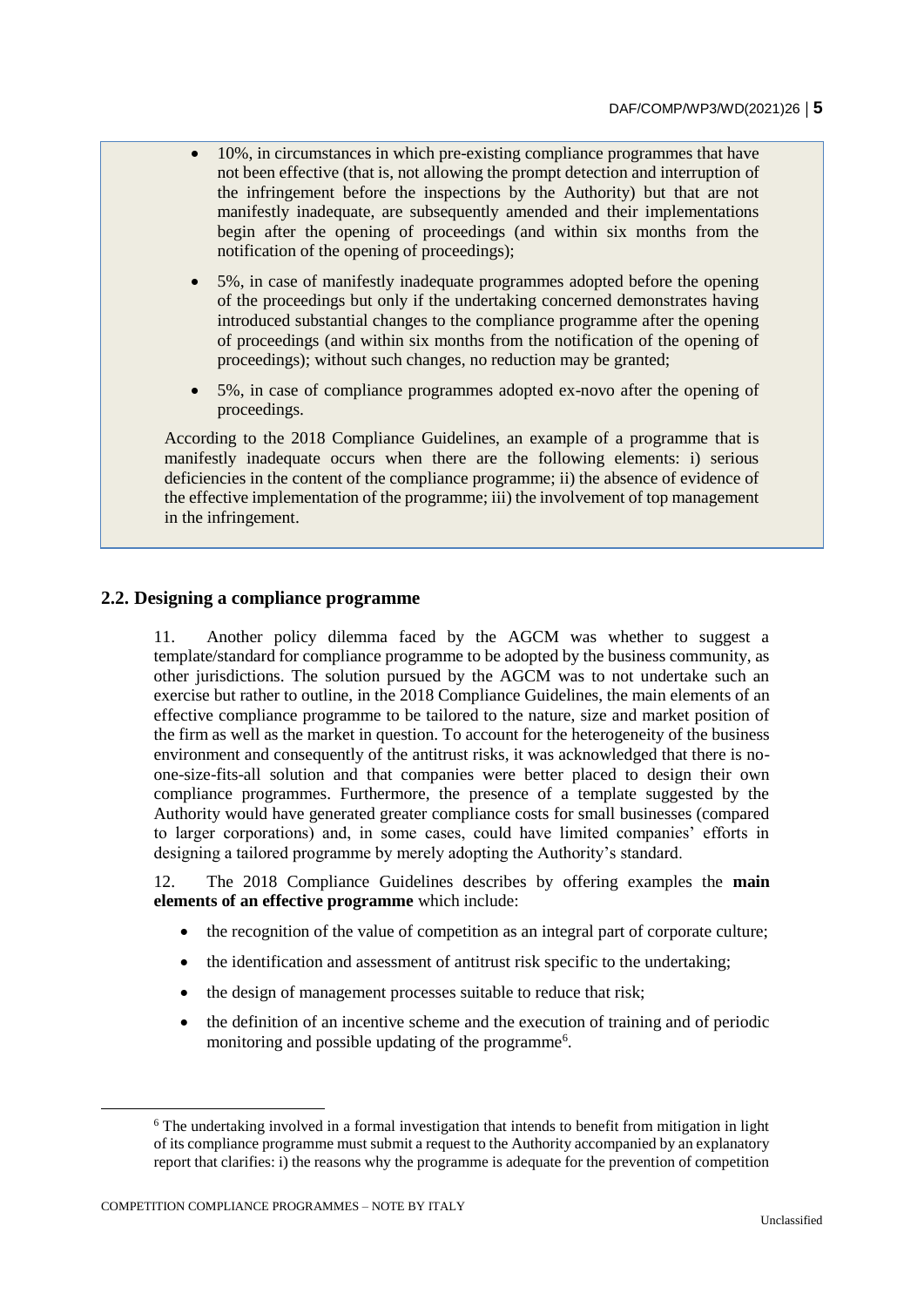#### **6** DAF/COMP/WP3/WD(2021)26

13. These elements were chosen after an extensive comparative analysis of the international experiences<sup>7</sup>, the insights from the early practice of the Authority and the feedback from the public consultation.

14. Moreover, the 2018 Compliance Guidelines establishes a clearer timeline for submitting a request for a fine reduction because of the *ex novo* adoption or the update of an existing compliance programme. In the earlier practice, in order to qualify for a fine reduction, the submission of the compliance programme together with the evidence of its actual implementation, were accepted up to the issuing of the Statement of Objections by the AGCM, that is, towards the end of the administrative proceedings. The 2018 Compliance Guidelines introduced a fixed timeframe, by providing that only compliance programmes adopted, implemented and transmitted by the Parties to the proceedings within six months from the notification of the opening of proceedings can be considered by the Authority. The reason behind this choice is that a transmission at a later stage of the investigation would not allow the Authority to properly analyse the programme and to assess the commitment of the company to adopting a corporate policy of assimilation and dissemination of competition rules. Similarly, any changes to the compliance programmes adopted before the opening of proceedings must be introduced and communicated by the Parties within the above-mentioned deadline.

# **2.3. Relationship with leniency programmes**

15. According to the 2018 Compliance Guidelines, in cases that are eligible for leniency (hard-core cartels), a mitigating factor of up to 15% can be awarded only if the compliance programme leads to a leniency application that is submitted before the AGCM's inspections are carried out. If the leniency application is filed once the investigation has already started (due, for instance, to the reporting of another leniency applicant), the compliance programme is deemed to be inadequate and the company can benefit of a reduction up to 5% if the compliance programme is amended within six months from the start of the investigation. In taking this policy approach, the Authority considered both the interactions between the rewards for adopting an appropriate compliance programme and firms' incentives to apply for a leniency in a timely manner. In the Italian framework, the leniency programme is available to hard core cartels and grants full immunity from the sanction to the first leniency applicant and a reduction of the penalty to subsequent applicants (equal to 50% for the second applicant and gradually decreasing).

16. Therefore, the solution identified by the AGCM is aimed at avoiding opportunistic behaviours of companies waiting for other counterparts to be the first leniency applicant before applying for a leniency and obtaining an additional discount for their compliance programmes<sup>8</sup>. The solution adopted by the Authority takes into account the Authority's

infringements; and ii) the concrete initiatives put in place by the undertaking for the effective and efficient application/implementation of the programme.

<sup>&</sup>lt;sup>7</sup> In particular, the 2011 OECD roundtable on Promoting Compliance with Competition Law.

<sup>8</sup> Possible conflicts between the two policies could have arisen in the circumstance where the second leniency applicant can achieve the overall maximum reduction in sanction available (50% from the leniency + 15% from the compliance programme), whose level would be closer to the full immunity (100%) in principle available to the first leniency applicant. This circumstance would reduce incentives to "race" for the immunity, that is, to apply for leniency in a timely manner. Therefore, in order to reduce possible conflicts, the Authority decided that the maximum reduction (15%) for a compliance programme should only be available to companies that also apply for leniency and prior to the launch of the AGCM's inspections.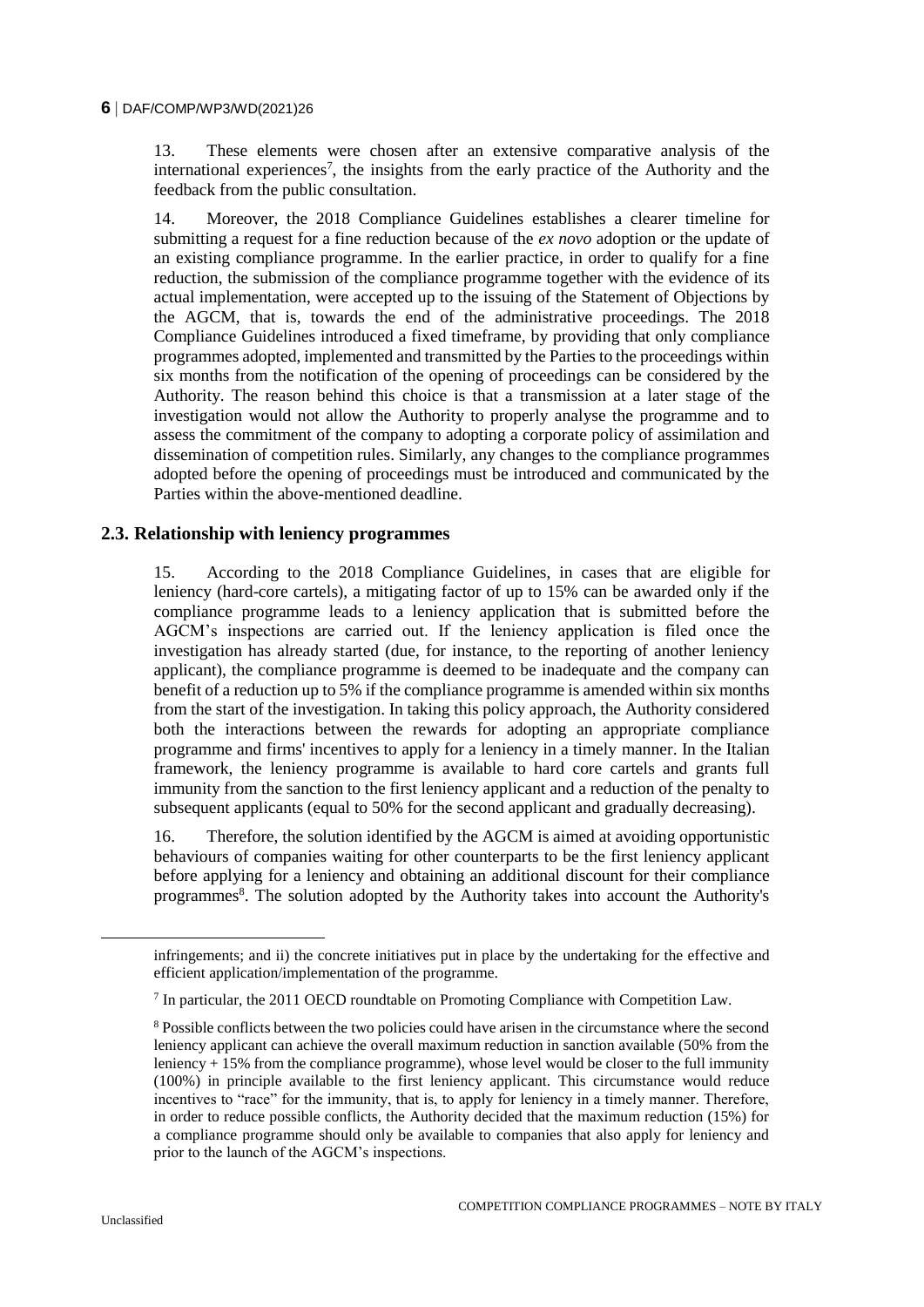broader policy objectives in fighting hard-core cartels<sup>9</sup>. The solution, moreover, is in line with the commitment that a firm adopting a compliance programme should embrace to internalize the values of competition and disseminate them within the business structure, which is the essence of a genuine and credible compliance programme.

17. The AGCM also noted that compliance programmes can have other beneficial effects for businesses, for instance in the public procurement sector. The guidelines for the Public Procurement Code envisage that, while the antitrust liability (as established by an infringement decision of the AGCM upheld in the judicial review) is one of the factors that tendering authorities may take into consideration for excluding a company from the participation to public tenders, the adoption of a compliance programme can be one of the "self-cleaning" measures that companies can put in place to show their integrity and reliability, thus avoiding their debarment<sup>10</sup>.

18. The inclusion of compliance programmes in the list of self-cleaning measures was strongly advocated by the AGCM towards the Anti-corruption Authority which is responsible for the application of the Public Procurement code in Italy<sup>11</sup>. This advocacy action further shows the AGCM commitment to foster compliance programmes as a tool for spreading a wider competition culture beyond enforcement actions, by rewarding the ethical commitment of the company in other contexts such as the participation in public tender procedures.

# **3. The AGCM practice: overview and examples**

#### **3.1. Statistics**

 $\overline{a}$ 

19. Since the introduction of the mitigating circumstance for compliance programmes in the 2014 Sanctioning Guidelines, the AGCM has evaluated, during the course of 24 antitrust investigations, 103 compliance programmes, of which 80 were considered adequate and effective to deserve a reduction of the fine (see table 1 below).

20. Most of the cases concern cartels or other anticompetitive agreements but the AGCM also evaluated and granted fine reductions for compliance programmes in the context of abuse of dominant position investigations (6 out of 24 total investigations). In two instances, the Authority assessed the compliance programmes submitted by the business associations involved in the proceedings.

<sup>&</sup>lt;sup>9</sup> In fact, in the event that a company can benefit from the reduction in sanction because it timely discovers and discontinues the infringement thanks to its compliance programme but it does not apply for immunity, the cartel could still continue among the other participants, thus frustrating the public interest in the detection and repression of the most serious antitrust violations covered by the leniency programme.

<sup>10</sup> See the Guidelines n. 6 of the Anti-Corruption Authority (ANAC), *Linee Guida n. 6 - Indicazione dei mezzi di prova adeguati e delle carenze nell'esecuzione di un precedente contratto di appalto che possano considerarsi significative per la dimostrazione delle circostanze di esclusione di cui all'art. 80, comma 5, lett. c) del Codice*, 2018.

<sup>11</sup> See AGCM opinion n. AS1474, *LINEE GUIDA N. 6 DELL'AUTORITÀ NAZIONALE ANTICORRUZIONE – CONTRATTUALISTICA PUBBLICA*, issued on 25 January 2018 and published on the AGCM Bulletin n. 6/2018, available on the [AGCM website.](https://www.agcm.it/dettaglio?db=C12563290035806C&uid=BFDB449F2706720AC1258234004E3F3E&view=vw0301&title=AS1474-LINEE%20GUIDA%20N.%206%20DELL%E2%80%99AUTORIT%C3%80%20NAZIONALE%20ANTICORRUZIONE%20%E2%80%93%20CONTRATTUALISTICA%20PUBBLICA&fs=22-Attivit%C3%A0%20consultiva)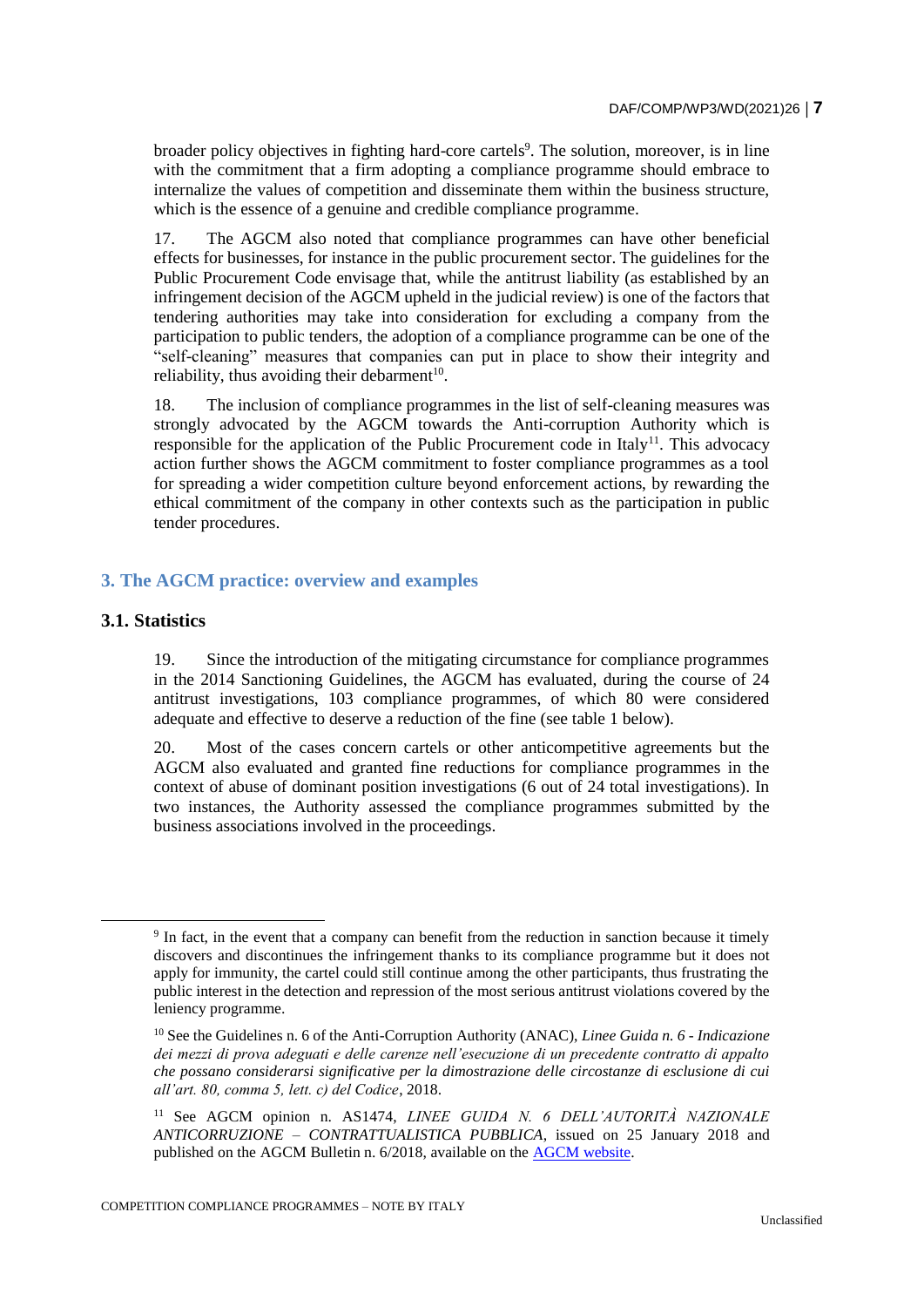21. Only in one case, the Authority granted the maximum reduction (Case I805, described in Box 2), in relation to a leniency application. In 5 cases, the AGCM rejected the request while in the remaining ones it granted a reduction between 5% and 10%.

22. With the adoption of the 2018 Compliance Guidelines, during the 2019-2020 period the number of the requests for fine reductions rejected by the Authority appears to be lower compared with the previous period  $(2015{\text -}2018)^{12}$ . In other words, it appears that the 2018 Compliance Guidelines are achieving their objective of improving companies' design and implementation of effective compliance programmes.

| Year       | Case Number<br>(I='cartels,'<br>A=abuses) | # of compliance programmes<br>submitted | # of compliance<br>programmes accepted | % in sanction<br>reduction granted |
|------------|-------------------------------------------|-----------------------------------------|----------------------------------------|------------------------------------|
| 2015       | 3 cartel cases                            | 10                                      | $\overline{2}$                         | 5%                                 |
| 2016       | 4 cartel cases and 1<br>abuse case        | 31                                      | 27                                     | 5-10%                              |
| 2017       | 3 cartel cases and 3<br>abuse cases       | 17                                      | 9                                      | $5 - 15%$                          |
| 2018       | 1 cartel case and 1<br>abuse case         | 9                                       | 9                                      | 10%                                |
| 2019       | 6 cartel cases                            | 32                                      | 29                                     | 5-15%                              |
| 2020       | 1 cartel case and 1<br>abuse case         | 4                                       | 4                                      | 5%                                 |
| <b>TOT</b> | 24 cases of which 6<br>abuses             | 103                                     | 80                                     |                                    |

# **Table 1. The AGCM practice with compliance programmes (2014 – 2020)**

23. Even prior to the issuing of the 2018 Compliance Guidelines, the AGCM applied a rigorous approach whereby, in order to be eligible for the fine reduction, companies had to show the effectiveness and credibility of their compliance programme by producing evidence of an effective and concrete implementation of antitrust best practices. The mere presence of a compliance programme and its dissemination through internal training seminars for employees has been considered not sufficient without the proof of the involvement of the top management and the set-up of a system for preventing and monitoring the antitrust risk (see section 3.2 below for some examples).

24. The practice of the AGCM in assessing compliance programmes has been also subject to judicial review which has confirmed that the appraisal of mitigating factors in the quantification of sanctions falls within the full discretion of the AGCM in determining both whether and to what extent the adoption or update of compliance programme may qualify as a mitigating factor and thus lead to a reduction of the fine as, provided that the AGCM's determination is adequately motivated. In particular, the Authority has exercised its full discretion in assessing the structure of a compliance programme (e.g., the content of training materials), its implementation (e.g., the involvement of the top management) and monitoring aspects (e.g., the antitrust risk management).

 $12 \text{ In } 2019\text{-}2020$  the number of requests rejected by the AGCM is 3 (over 36 presented), while during the period 2015-2018, the number of the requests rejected is 21 (over 58 presented). When considering cartel cases only, the number of requests rejected by the AGCM is 2 during 2019-2020, compared to 18 during the period 2015-2018.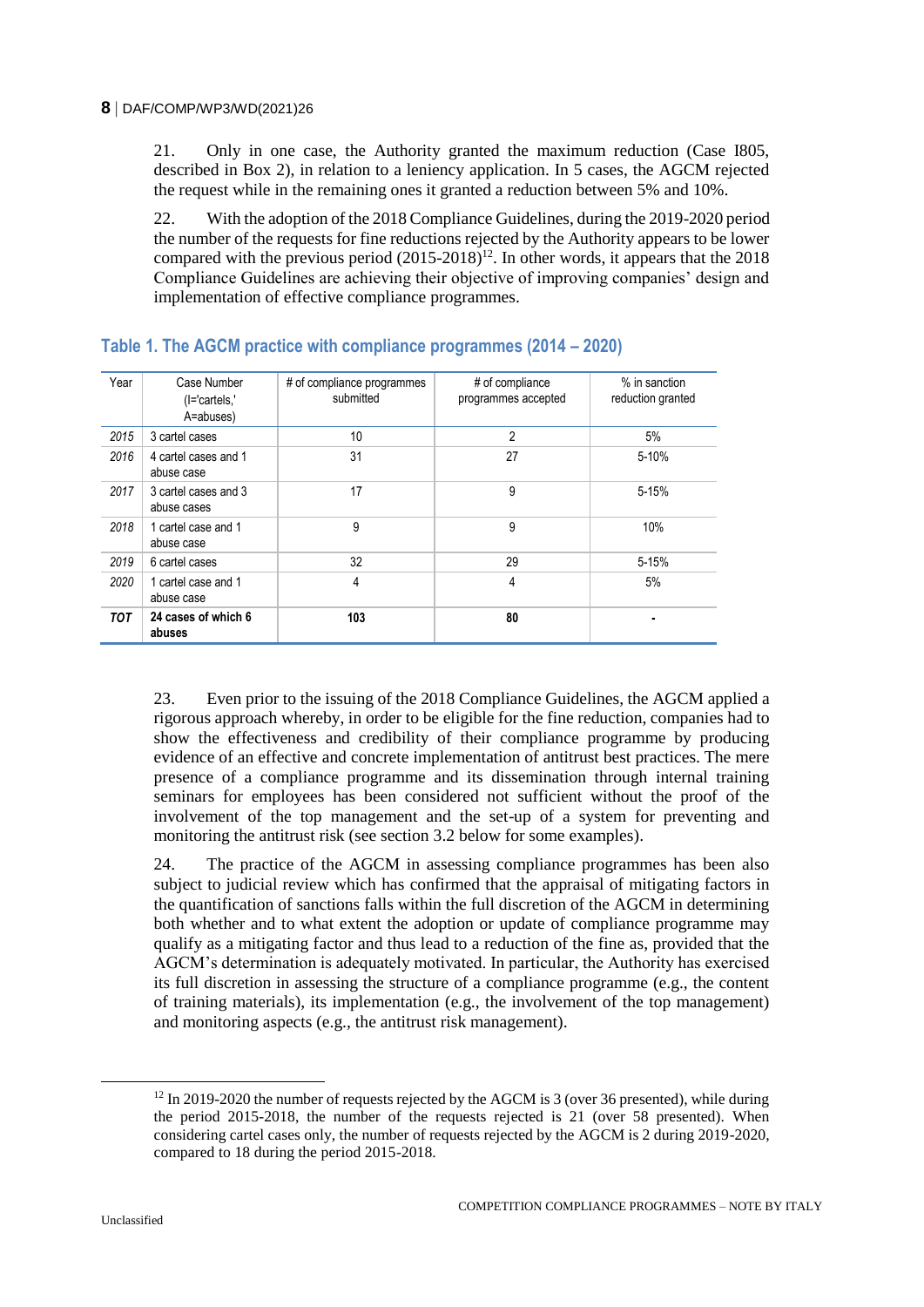# **3.2. Examples**

25. One case outlines the positive role of a compliance programme in helping to detect the infringement and report it to the Authority by applying for immunity under the leniency programme: this case actually shows the fruitful interplay between the leniency programmes and compliance programmes, with the maximum reward being granted to the first leniency applicant who was granted a 100% reduction of the final sanction (see Box 2).

# **Box 2. Example of interplay between compliance and leniency programmes in cartel cases**

A cartel affecting the sector of corrugated cardboard sheets and corrugated cardboard packaging (Case I805, July 2019), was uncovered by the Authority following the leniency applications by two companies of the same group, prompted by their existing compliance programme. The case showed the interplay between leniency and compliance programme.

Following the lunch of the investigation, 17 companies (including the relevant trade association) submitted compliance programmes for the first time. They were deemed to be in line with the 2018 Compliance Guidelines and therefore the AGCM granted a 5% reduction as a mitigating factor.

Two companies belonging to the same group improved their pre-existing programmes and obtained a 15% reduction in sanction due also to their key role as leniency applicants: in fact, they qualified for the immunity and therefore no sanction was imposed. Another company obtained a 5% reduction for revising its compliance programme, in addition to a 40% discount due to its role as a second leniency applicant.

26. Other examples highlight how important it is, in the assessment of the inadequacy of an existing programme, the continuation of the anti-competitive conducts after the launch of the investigation (see Box 3).

### **Box 3. Example of inadequate compliance programmes in cartel cases**

In two bid-rigging cartels concerning tenders for forest fire fighting services (Case I806, February 2019), four companies submitted a compliance program but only two received a reduction of the sanction.

Two companies adopted compliance programmes ex novo but they were not considered effective because, following the adoption and implementation of the programme, these companies continued to participate in the cartel; as a result, no reduction was granted.

Another company also adopted an ex-novo compliance programme (drafted by an external consultant) and ceased its cartel conduct (the date of the last evidence of its conduct coincides with the date of receiving the program); therefore, the AGCM granted a 10% reduction.

The fourth company has had a programme in place since 2015 but it was considered by the AGCM not effective due to its participation to the cartel activities; nevertheless,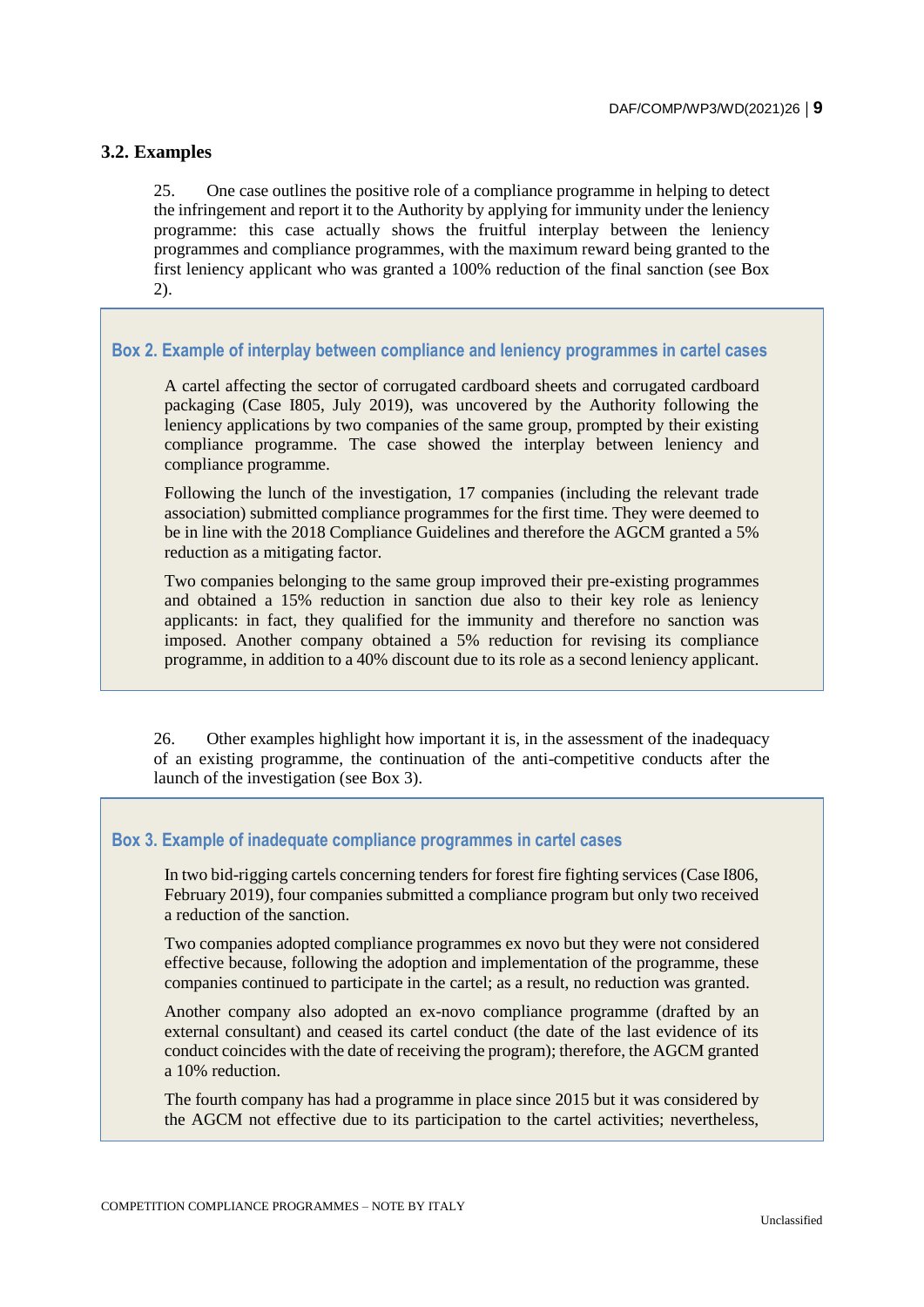after the opening of the investigation, its programme was amended substantially and obtained a 5% reduction in sanction.

27. The Authority also examined the compliance programmes in abuse of dominance cases, even before the publication of the 2018 Compliance Guidelines (see Box 4 below).

# **Box 4. Examples of compliance programmes in abuse of dominance cases**

In an investigation concerning an abuse of dominance in the market for the wholesale distribution for packaged ice-cream (Case A484, October 2017), the company under investigation significantly improved its existing compliance programme by including: the involvement of the management; the identification of the personnel responsible for the programme; the organization of training activities; the preparation of a manual ("OOH Antitrust Guide") and a handbook aimed at informing the staff of the principles and procedures as well as to give operational instructions relating to the specific conduct covered by this proceeding; the provision of disincentives (disciplinary sanctions) for failure to comply with the programme; monitoring systems and audits; a mechanism for periodic review of the programme itself. All this considered, the undertaking was granted, as a mitigating circumstance, a reduction in the basic amount of the sanction of [10-15 %].

In an investigation concerning an abuse of dominance in the retail electricity markets (Case A511 December 2018), the dominant player submitted a revised version of the pre-existing compliance programme, which provides for the involvement of management, the identification of personnel responsible for the programme, the organization of training activities, as well as the provision of incentives/disincentives, monitoring and audit systems. These improvements were evaluated favourably by the AGCM, as they indicate a solid determination towards a greater scrutiny of the business conduct from the antitrust point of view, using effective tools such as whistleblowing mechanism and monitoring by an antitrust unit of the activity of the business units. The company was granted a 10% reduction in sanction.

In an investigation concerning an abuse in the market for ultra-fast broadband infrastructure (Case A514 –February 2020), the dominant company had submitted its existing compliance programmes and the revisions adopted since the start of the investigation. While the AGCM noted that the pre-existing programmes were not effective in preventing antitrust violations as the investigation showed how top-level staff in TIM's corporate management were involved in the planning and implementation of the abusive strategy, the AGCM nevertheless appreciated the changes made to TIM's compliance programmes following the initiation of the investigation, and it is considered appropriate to apply a 5% reduction in the sanction.

#### **4. Final considerations: assessing the effectiveness of the Authority's policy**

28. The effects of the promotion and implementation of compliance programmes would ideally show an increased awareness of competition rules and legal requirements by businesses, leading to fewer competition law infringements and more market competition,